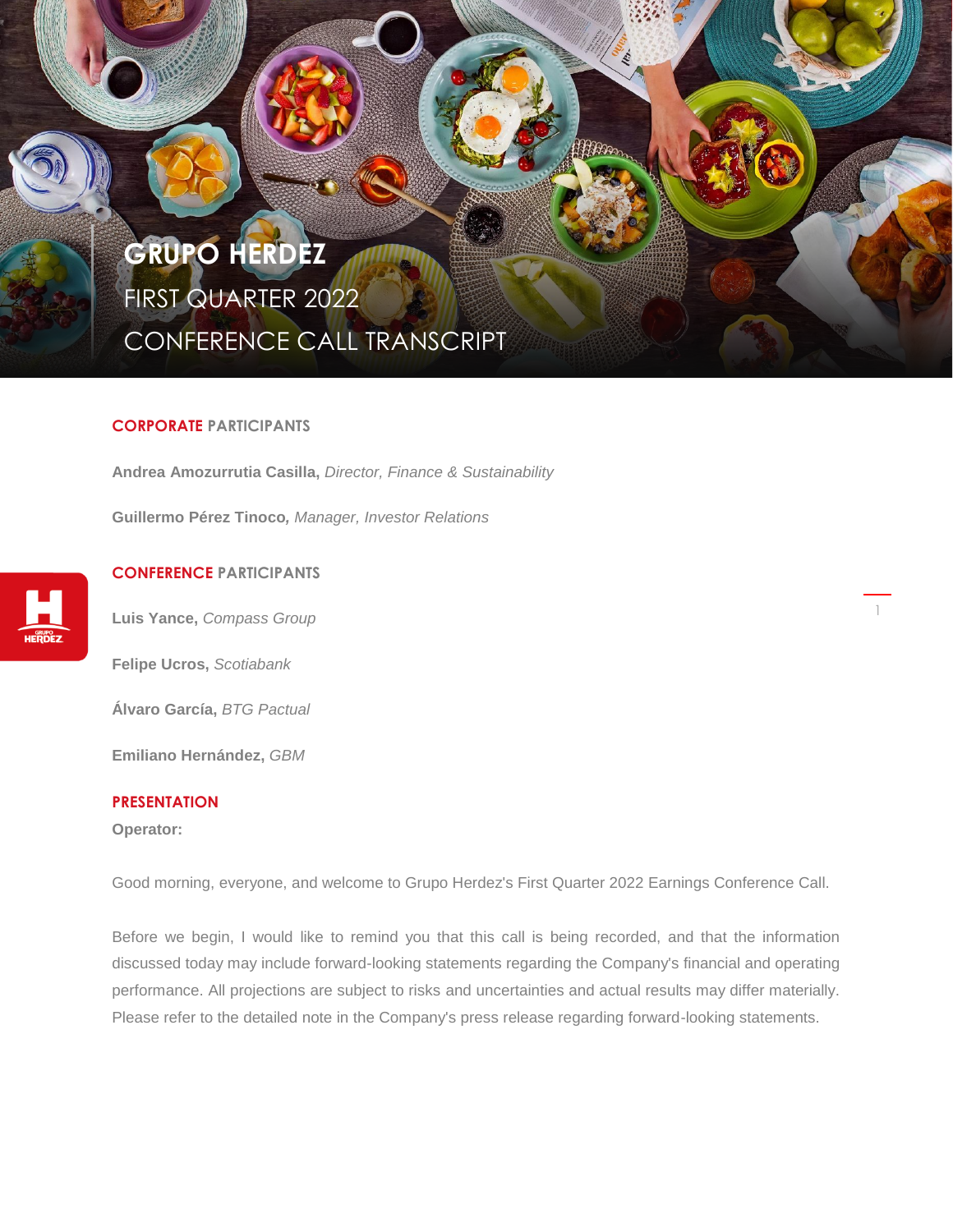At this time, I would like to turn the call over to Ms. Andrea Amozurrutia, Director of Finance and Sustainability. Ms. Amozurrutia, please go ahead

## **Andrea Amozurrutia Casillas:**

Thank you, Sha. Good morning, everyone. Thank you for joining us on today's call. I hope you and your families are doing well.

We started the year on the right foot. Despite skyrocketing inflation and continued pressure on commodities, we managed to post a strong performance. Without a doubt, despite still challenges, we are very optimistic about the recovery trends that we continue to see in our impulse segment.

With that, I will now turn the call over to Guillermo. Unfortunately, Gerardo will not be able to join us on today's call. As usual, we will gladly take your questions at the end of our prepared remarks. Guillermo?

# **Guillermo Pérez Tinoco:**



Thank you, Andrea. Good morning, everyone.

Net sales increased 21.5% in the quarter. While price increases were the main driver for the quarter, volume was responsible for 20% of the growth. Preserves increased 19.9% with a similar behavior as the consolidated level driven mainly by wholesale and supermarkets.

Impulse continued its sequential recovery due to ongoing improvement in foot traffic in stores and price increases by the segment, which translated into a higher average ticket. Similarly, the DSD channel in Helados Nestle had outstanding performance, continuing its trend from the last half of 2021.

In exports, net sales increased 23.9% in the quarter, driven by volume and pricing actions.

Consolidated gross margins in the quarter was 36.2%, 130 basis points lower than in the first quarter of 2021, as a result of high input prices, labor reform and the incorporation of General Mills into the portfolio. The margin was mainly impacted by a 230 basis-point decrease in Preserves due to higher cost of raw and packaging materials.

Consolidated SG&A was 24.8% of net sales in the quarter, 180 basis points lower than the first quarter of 2021, due to sales absorption.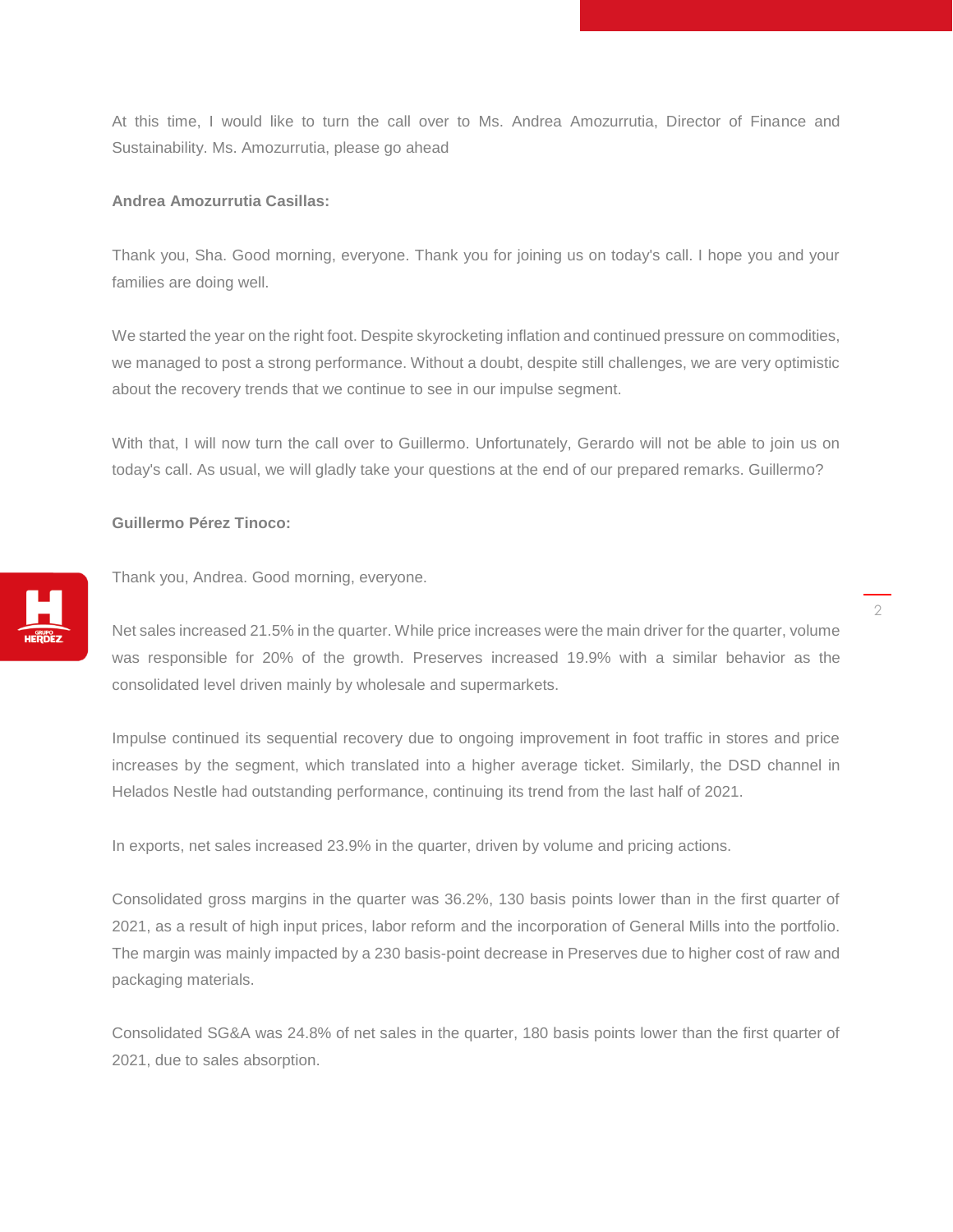Consolidated EBIT and EBITDA increased 29.3% and 23.6% with a margin expansion of 70 and 30 basis points, respectively. This is the result of double-digit growth in Preserves and Exports, along with the recovery of the impulse segment.

In the quarter, income from unconsolidated companies was MXN 104 million, 57.4% lower than in 2021, because of a 61.7% decrease in the results of MegaMex caused by higher avocado prices, which were more than four times previous prices and greater logistics expense.

Consolidated net income for the quarter was MXN 464 million, 14.3% lower than last year, with a margin contraction of 280 basis points. This was impacted by lower results of MegaMex as well as higher income taxes due to proceeds from operations in the United States in 2021.

Our financial position at year-end remains strong: cash stood at MXN 3.0 billion and interest bearing liabilities were MXN 11.0 billion, MXN 500 million higher than the first quarter of 2021, remaining flat against the end of last year.

Thanks for your attention. I will now turn the call back over to Andrea.



#### **Andrea Amozurrutia Casillas:**

Thank you, Guillermo.

Just when it seemed that the impact of COVID was beginning to disappear, the war in Ukraine increased the pressure on the already challenging condition of commodities and energy. As well, the declining inventories and jobs have exacerbated the prices of commodities, making inflation register record levels in 20 years. Due to the combination of all the above factors, along with the mobility restrictions recently applied in China, we do not expect the stability of the global supply chain to happen in the near future.

Despite the numerous headwinds, the results for the first quarter are encouraging. On one hand, the Preserves division continue to register volume growth despite aggressive pricing actions taken in the last 12 months. On the other hand, the retail operation as well as DSD sales continued its historic trend, both compared to last year and quarter-over-quarter. At this pace, we expect our stores to return to 2019 levels at the end of this year, fully aligned with our expectation.

Conversely, MegaMex was significantly impacted by skyrocketed prices of avocado, that as Guillermo mentioned, have quadrupled when compared to last year. Despite pricing actions, we do not expect the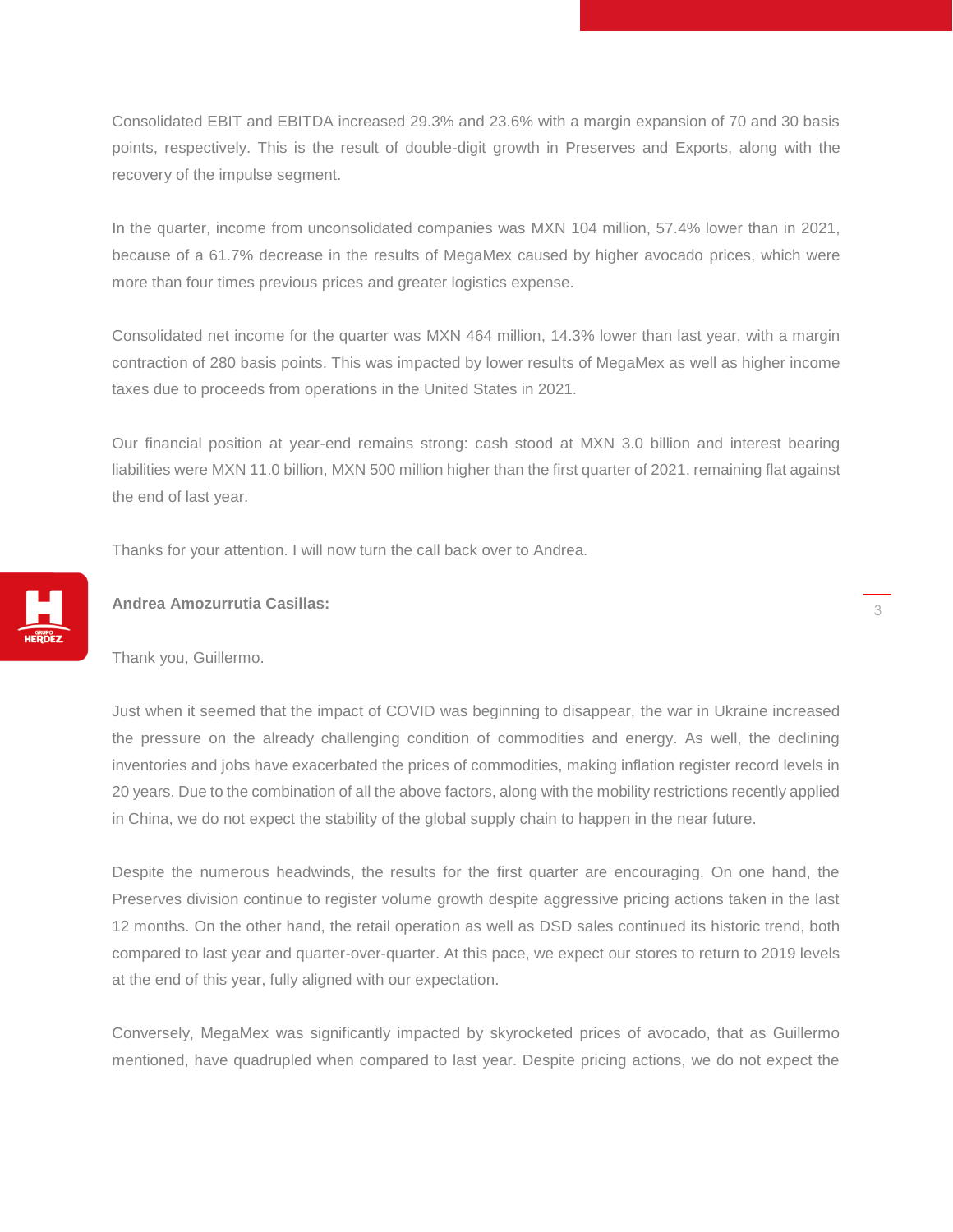margins to recover 2020 levels in the near future, and we will continue to optimize SG&A and improve sales in order to offset as much as possible of these impacts.

Finally, as you are all aware, yesterday we held our Annual Shareholders Meeting. Part of the resolutions stating where a dividend of MXN 1.20 per share was approved. As in previous years, it will be paid in two installments in May and October. The share buyback program was increased to \$2.5 billion. As in previous years, this does not mean that it will be used immediately. On the contrary, we will continue to be very prudent and add value as much as possible. We will cancel 10 million shares coming from treasury and the final count of shares outstanding will be 354 million shares. For the full minute, please visit our website.

With that, we end our prepared remarks, and I will turn the call back to Sha so we can take your questions. Please go ahead.

### **Andrea Amozurrutia Casillas:**

Thank you, everyone, for your participation on the call today. We look forward to speaking with you in the next quarter. Please do not hesitate to contact us in the interim if you have further questions. Have a nice weekend.

# **Operator:**

This concludes today's conference call. You may disconnect your lines. Thank you for participating, and have a pleasant day.

#### **CONTACTS**

## [invrel@herdez.com](mailto:invrel@herdez.com)

#### **ABOUT GRUPO HERDEZ**

We are proud to be the oldest Mexican food company in the country. Since 1914, we have been bringing Mexican families the best of our cuisine and the flavors of the world, and taking the most delicious flavors of Mexico to the rest of the globe. We have been listed on the Mexican Stock Exchange since 1991, and our mission is to be a worthy representative of Mexico worldwide.

We are leaders in the processed foods sector, and an important player in the ice cream category in Mexico, in addition to being the fastestgrowing company in the Mexican food segment in the United States through Megamex. We are currently present in 99% of Mexican households through our large portfolio of more than 1,380 products, with which we provide solutions to the daily lives of our consumers, offering them variety and convenience for different lifestyles. We participate in the categories of tuna, spices, guacamole, ice cream, impulse, yogurt, mayonnaise, marmalades, honey, mole, mustard, pastas, organic products, tomato purée, homemade salsas, ketchup, tea, canned vegetables, and many more, and we are leaders in several of these categories in Mexico. These products are sold through an exceptional portfolio of brands, including: Aires de Campo, Barilla, Blasón, Búfalo, Cielito Querido Café, Del Fuerte, Doña María, Embasa, Helados Nestlé®, Herdez, McCormick, Moyo, Nutrisa and Yemina.